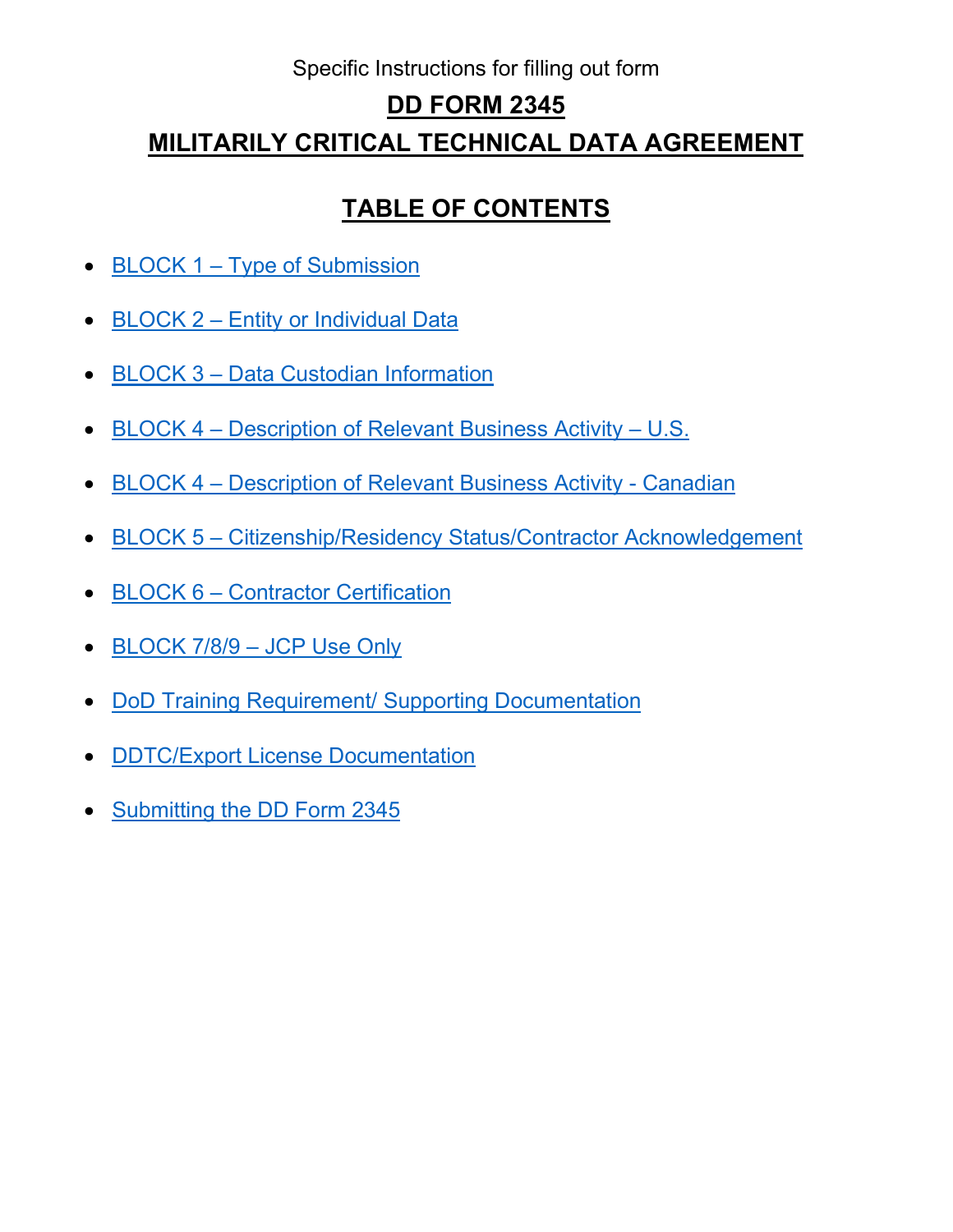# **DD FORM 2345**

# **MILITARILY CRITICAL TECHNICAL DATA AGREEMENT**

# Purpose of Agreement and Specific Instructions

#### **Certification is required per DoDD 5230.25 if you need to handle/access DoD/DND unclassified export controlled technical information for the following purposes:**

- 1. DoD solicitations that involve access to export-controlled technical information
- 2. Conference/meeting attendance where export-controlled information will be shared
- 3. U.S. Export-controlled technical information exchange between vendors
- 4. Obtain Request for Proposal (RFP) details involving export-controlled information
- 5. DoD Research/Development projects involving export-controlled information
- 6. To participate in a Directly Arranged Visit (DAV) (Canada to U.S. or U.S. to Canada)

# **Requirements Prior to Submitting a JCP Application**

- 1. You must have a DUNS number **SAM Webform : [Home \(dnb.com\)](https://fedgov.dnb.com/webform/)**
- 2. You must be registered in SAM<https://sam.gov/content/home>
- 3. You must have an active Cage Code and all information current<https://cage.dla.mil/>
- 4. You must be a Canadian or U.S. owned company
- 5. The Data Custodian must be a Canadian or U.S. citizen
- 6. You must complete Proper Handling of Export Controlled Technical Data training <https://www.dla.mil/HQ/LogisticsOperations/EnhancedValidation/>
- 7. You must complete NIST assessment in SPRS [Supplier Performance Risk System \(disa.mil\)](https://www.sprs.csd.disa.mil/)

# <span id="page-1-0"></span>**BLOCK 1 - TYPE OF SUBMISSION (CHECK ONLY ONE BOX)**

**BE ADVISED: Blocks 1 through 3 and 5 through 9 are the same for U.S. and Canadian vendors, except as noted. Block 4 is different for U.S. and Canadian Vendors as indicated in the instructions herein.** 

- **INITIAL SUBMISSION:**
	- Check if this is the first-time request for certification under the JCP.
- **REVISION:**
	- Check if you are revising any information on an active application, to show revised information, such as:
- Name of the Entity (Block 2a)
- Address (Block 2b)
- CAGE/NCAGE Code (Block 2d)
- Data Custodian (Block 3a)
- Phone (Block 3b)
- Data Custodian Email (Block 3d)
- Relevant Business Activity (Block 4)
- Contractor Certification (Blocks 6a-6d)

**NOTE:** When there are any changes to your entity's status or data during the certification period, you must notify the JCP Office, by submitting a REVISION to your DD Form 2345, along with supporting documentation.

**BE ADVISED**: Any time there is a change of the data custodian (Block 3a), then the "**Introduction to Proper Handling of DoD Export-Controlled Technical Data**", training must be completed by the new data custodian.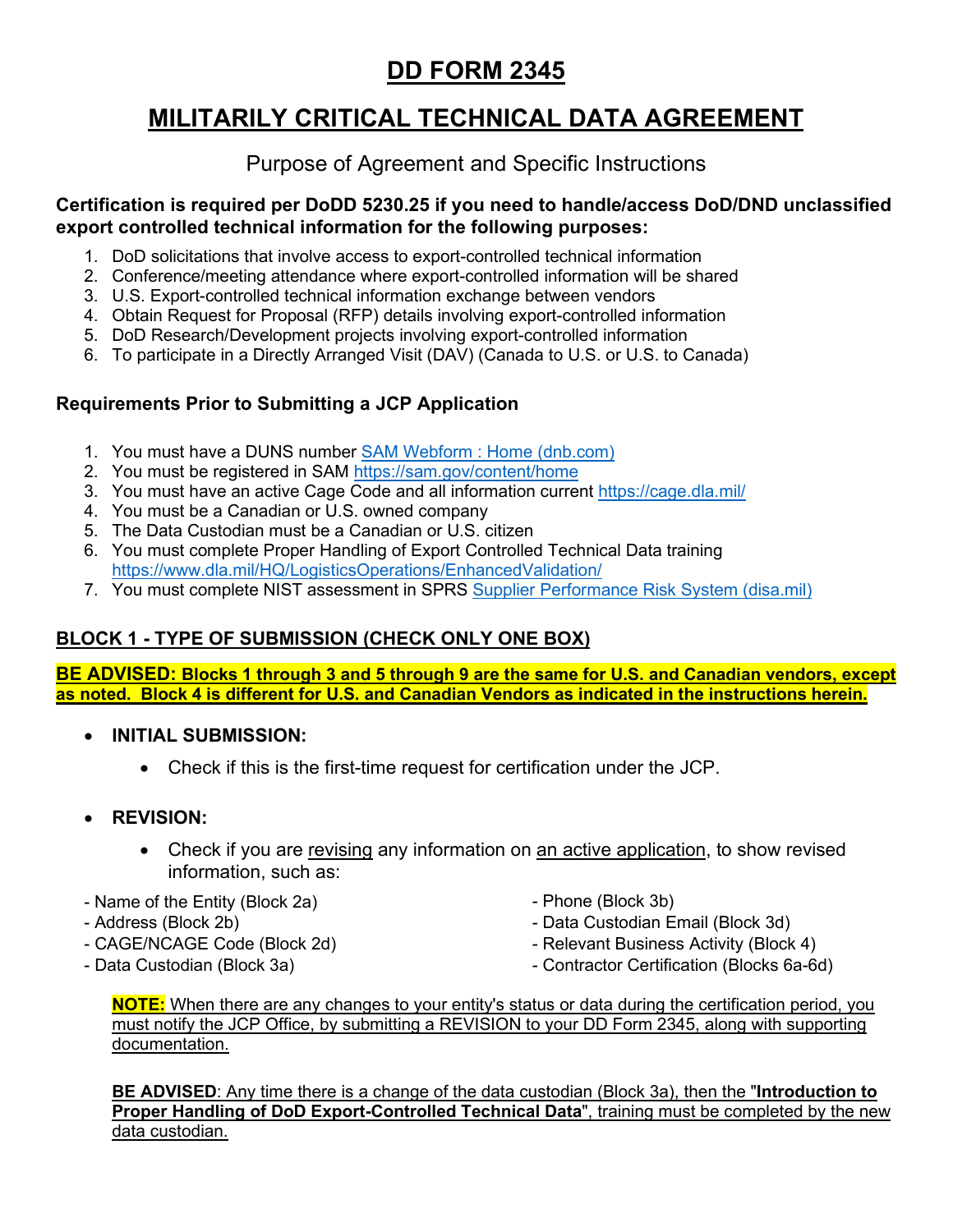## • **FIVE-YEAR RENEWAL:**

- Check this box *only* if the company's 5-year certification is going to expire or has expired.
- Renewal requests may be submitted **up to 120 days prior to certification expiration**.

### [Back to Table of Contents](#page-0-0)

# <span id="page-2-0"></span>**BLOCK 2 – ENTITY or INDIVIDUAL DATA**

- **Block 2a [NAME] (MANDATORY)** 
	- This **must match exactly** as recorded in the CAGE/NCAGE database, and on any supporting documentation you will be providing with your completed form.
	- **CAGE verification Link** (for U.S. companies): may be done at: [https://cage.dla.mil](https://cage.dla.mil/)
	- **NCAGE verification Link** (for Canadian entities) may be done at: <https://eportal.nspa.nato.int/AC135Public/scage/CageList.aspx>
		- For Entities: enter the full legal business name or institution name.
		- For an Individual: enter your full name as it appears on your documentation.

# • **Block 2b [ADDRESS] (MANDATORY)**

- The address entered **must be the physical address** of the company and has to match what is in CAGE.
- The address **must match exactly** your entity's address **as recorded in CAGE/NCAGE database** (See links above).
	- **A P.O. Box cannot be used as a physical address**
	- **If used for mailing purposes, enter the mailing address separately, in Block 2b**
- Submit **only one DD Form 2345 per CAGE CODE physical address**
- **Block 2c. Leave blank (UNLESS):**
	- You are a university, college or higher learning institution applying for DOD export controlled technical information access for research/development purposes. This office must be the "Office of Research and Grants", or the equivalent office at the university, college or higher learning institution that performs this function.

# • **Block 2d. [CAGE CODE] (MANDATORY)**

- Enter your entity's CAGE / NCAGE Code associated with your location. CAGE website: https://cage.dla.mil/search
- Your CAGE Code **must reflect an active status** on the CAGE website prior to JCP submission
- The JCP Certification covers all employees working at the CAGE Code location Company **must have a DUNS number**: DUNS Link: <https://www.dandb.com/product/companyupdate/companyupdateLogin?execution=e1s1>
- Any Canadian applicant intending to do business with the U.S. Federal Government must have a DUNS number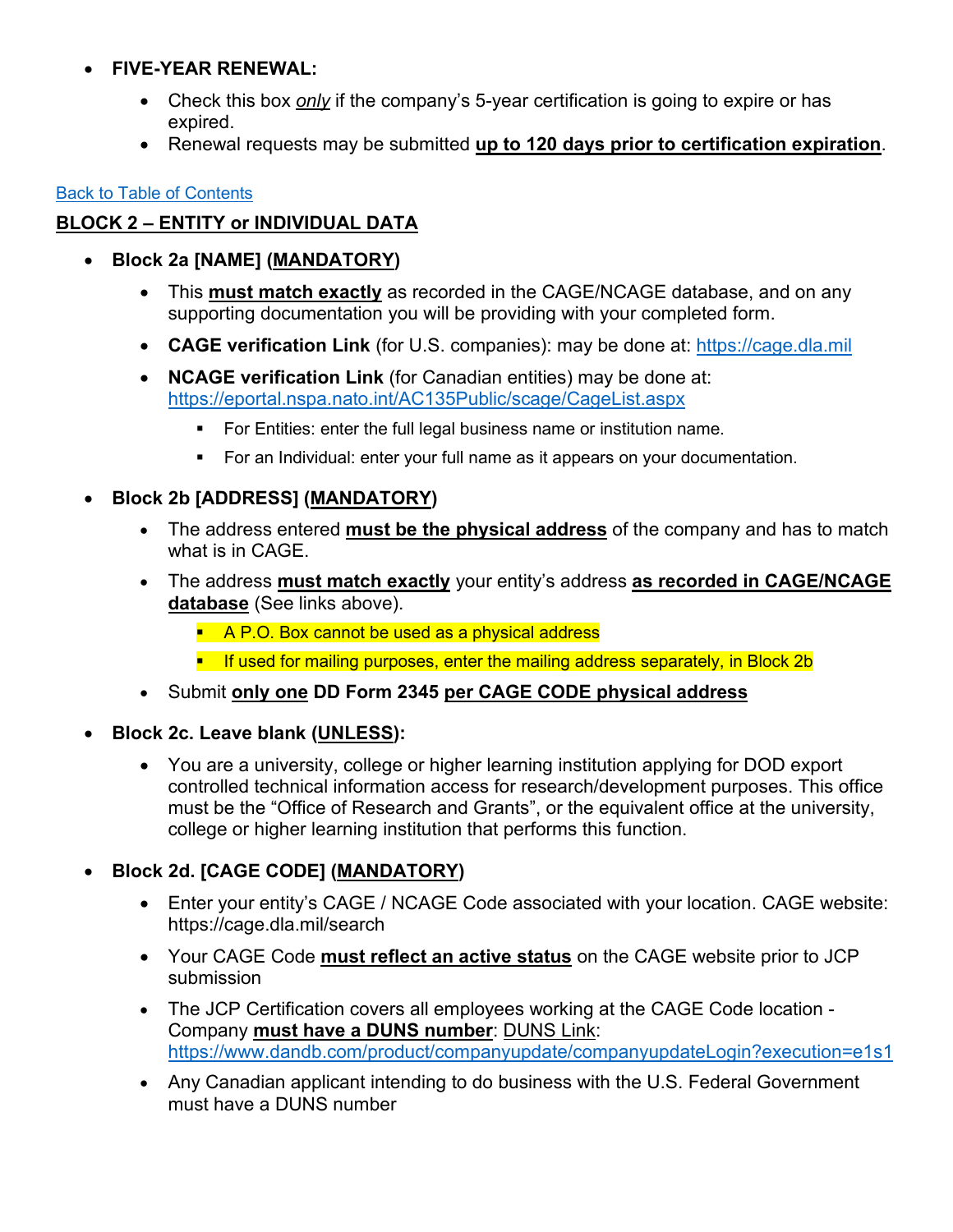- U.S. JCP applicants **must have a current registration in System for Award Management (SAM)** prior to JCP submission. Any Canadian applicant intending to do business with the U.S. Federal Government must also be registered in SAM
	- Please to **log into SAM and review your registration** information. SAM Link: <https://sam.gov/>
	- **Entities are responsible for ensuring that their information is current and correct in SAM** and must routinely review such information for accuracy.

#### [Back to Table of Contents](#page-0-0)

## <span id="page-3-0"></span>**BLOCK 3 – DATA CUSTODIAN or current EXPORT CONTROL SECURITY MANAGER**

**Entities or individuals applying for certification must designate one (1) person by name to act as the Data Custodian or the current Export Control Security Manager for the entity.**

There can be **only one Data Custodian per physical location** CAGE Code.

This person who will be the **sole individual responsible** for downloading, receiving, disseminating, or sharing any DoD unclassified export controlled technical information to qualified (certified) U.S. or Canadian contractors under the provisions of the DoD export control law.

- **Block 3a [NAME] (MANDATORY)** 
	- This **must** be the name of the Data Custodian
- **Block 3b [TELEPHONE NUMBER] (MANDATORY)** 
	- This **must** be a complete phone number where the Data Custodian can be reached.
- **Block 3c [TITLE] (MANDATORY)** 
	- This must be the title for the Data Custodian listed in Block 3a. (**A Canadian Citizen may not be** a U.S. vendor's Data Custodian, nor may a U.S. Citizen be a Canadian vendor's Data Custodian)
- **Block 3d [EMAIL] (MANDATORY)** 
	- This **must** be the email address of the individual in Block 3a where the Data Custodian will receive DOD unclassified controlled technical information and will be responsible for its further dissemination.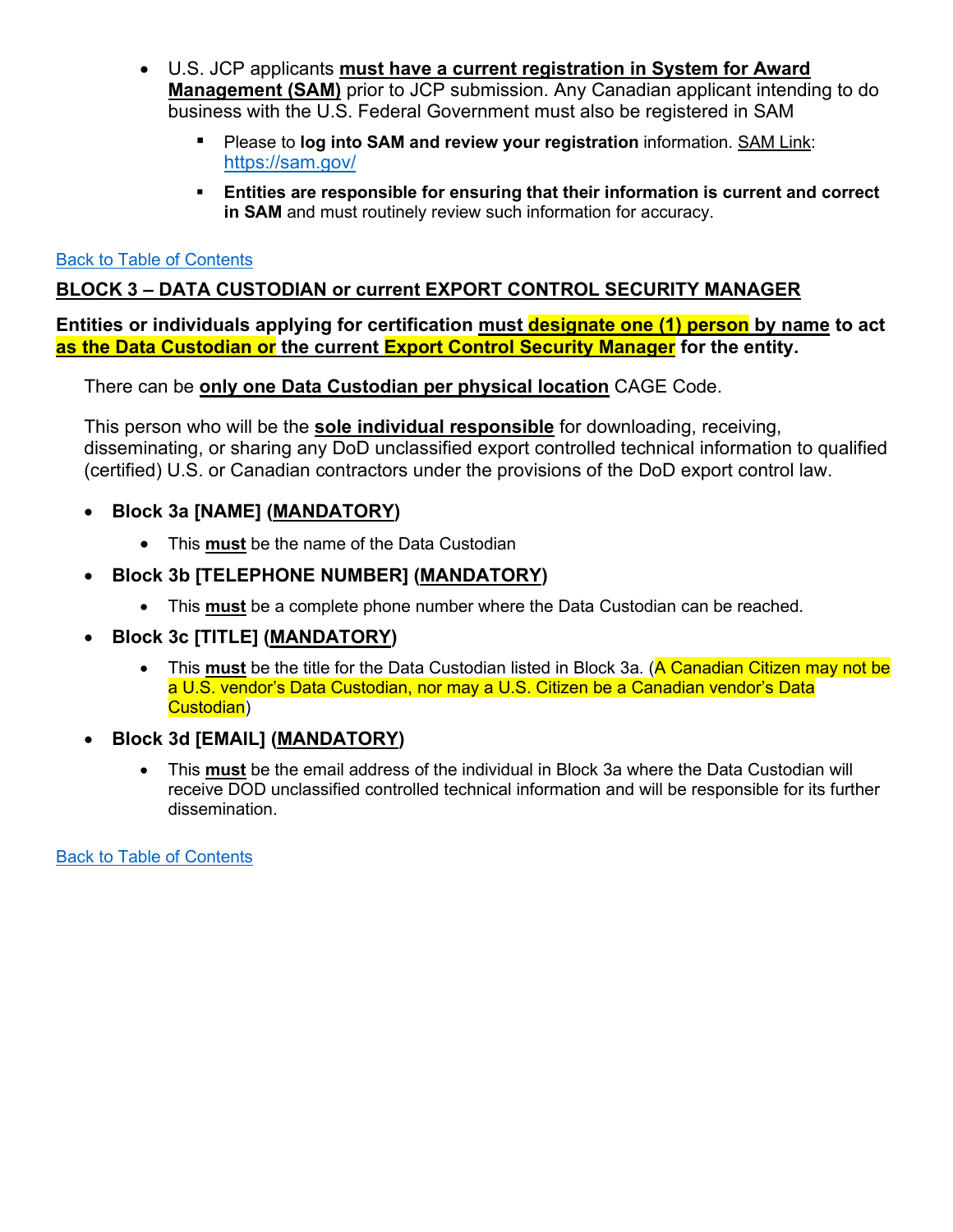<span id="page-4-0"></span>**You must provide a CONCISE response to the items listed below. This will assist the U.S. or Canadian Government agency controlling the information in determining whether the DOD unclassified export controlled technical information you request is relevant to your stated business activity.**

**Include the following information in your resubmission:** 

**(NOTE: Failure to provide this information may result in your JCP application being delayed or denied.)** 

#### **Specifically address the following areas:**

- **1. Indicate if you are a Prime Contractor or a Sub-Contractor (If applicable)**
- Example: We are a Prime Contractor
- **2. If a Sub, we will need the Prime's CAGE Code who holds a JCP certification**
- Example: We are a Sub-Contractor to XXXXXXXXXXXXXX (CAGE#####)
- Example: We are either a Prime Contractor or Sub Contractor.
- **3. Describe what you do:** (i.e.: I am a manufacturer, distributor, data broker, consultant, other)
- Example: We are a manufacturer, we are a distributor, I am a data broker, I am a consultant, we are a University, (If other – please specify). The DD2345 answer must match with what is in SAM.
- **4. Describe what type(s) of equipment/material/service do you manufacture/provide:**  Include commodity, NAICS (North American Industry Classification System) or associated FSC (Federal Supply Class) if known.
- Examples:
	- We manufacture widgets related to NAICS ####### (XXXXXXXXXX)
	- We provide widgets related to NAICS ####### (XXXXXXXXXXX)
	- We provide widget services related to NAICS ####### (XXXXXXXX)
	- We are a public research university, that is DOD funded (Grant #) to conduct research on widgets.

**NOTE:** You do not need to list ALL NAICS's or FSC's.

- **5. If you are a Non-manufacturer, please provide the CAGE and company name(s) of the manufacturer(s) that produces your product.**
- **6. Is your equipment/material/service related to the United States Munitions List (USML) or Commerce Control List (CCL)?**

**If yes, state what category.**

**See United States Munitions List (USML) for list of categories**

<https://www.ecfr.gov/cgi-bin/retrieveECFR?gp=&SID=70e390c181ea17f847fa696c47e3140a&mc=true&r=PART&n=pt22.1.121>

#### **See Commercial Control List (CCL) for list of categories**

<https://www.bis.doc.gov/index.php/regulations/commerce-control-list-ccl>

- Examples:
	- Yes, our (equipment/material/service) is related to USML Category (##)
	- Yes, our (equipment/material/service) is related to CCL Category (##)
	- No, our (equipment/material/service) is not related to USML
	- No, our (equipment/material/service) is not related to CCL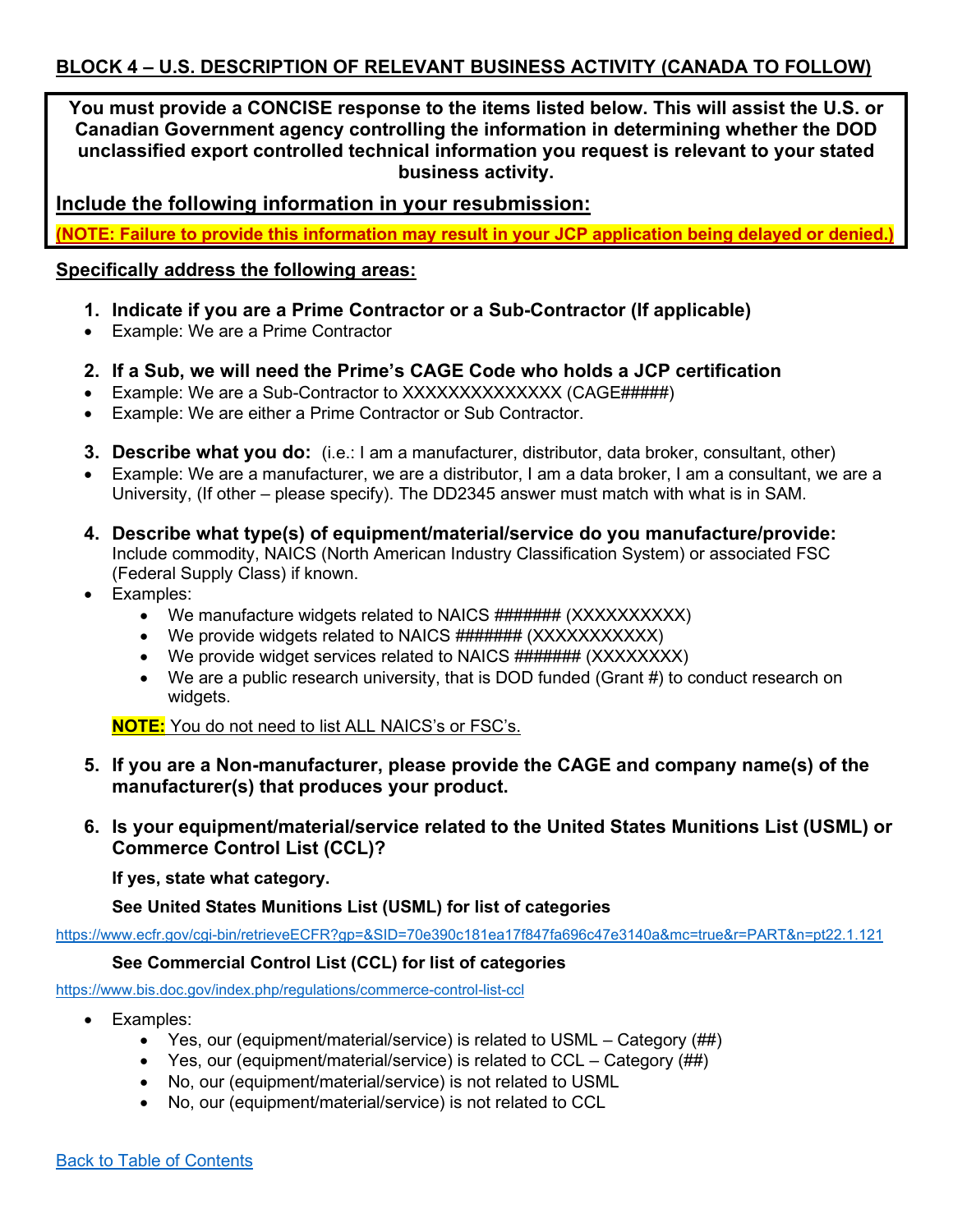• No, our (equipment/material/service) is not related to USML or CCL

### **7. Are you registered with DDTC?**

#### **If you provide or handle USML items you are required to register with Directorate of Defense Trade Controls (DDTC) per the ITAR.**

**If yes, state so and provide documentation in your submission. (Check link above for applicability) If No, explain why not.**

- Example: Yes, we have attached a copy of our DDTC registration letter.
- Example: No, we are not registered with Directorate of Defense Trade Controls.

**Contact Department of State information regarding International Traffic in Arms Regulations (ITAR):** URL:<https://www.pmddtc.state.gov/>

#### **8. Do you possess an Export Control License?**

**If yes, please state so and provide documentation in your resubmission.** 

#### **If No, state why not**

- Example: Yes, we have attached a copy of our current Export Control License
- Example: No, we do not have an Export Control License as we do not export our product to foreign entities

### **9. State your purpose for a JCP certification for Export Control access:**

(Bid on DOD solicitations, exchange of data, conference attendance, research and development, other?)

- Examples:
	- We wish to Bid on DOD Solicitations with export controlled technical information packages.
	- We need to exchange export controlled technical information with a XYZ Corp who is a JCP certified entity,
	- We wish to attend conferences/workshops/symposiums where export controlled technical information is shared,
	- We are required to perform DOD research and development on the XYZ project, grant #000000 (if other – please specify)
	- We plan to attend the Widget Conference on April 1, 2025 where export controlled technical information will be discussed/shared

### **10.State specifically what system you require access to:**

(SAM.gov, DIBBS, DTIC other, none?) If DIBBS, provide your USER ID.

- Examples:
	- We require access to SAM.gov (Act No. ########)<https://sam.gov/>
	- We do not require system access (or if something else please specify)

#### **11.Indicate who is requiring you to obtain a JCP Certification (Prime, Subprime, Govt. Contract Specialist, Conference, etc.)**

• Example: JCP Certification required by XXXXXXXXXXX, POC: XXXXXXXXXX, Phone: #########, Email: XXXXXXXXXX.

**NOTE:** This is not the entity applying for certification. If you have no Government Agency requestor, please state so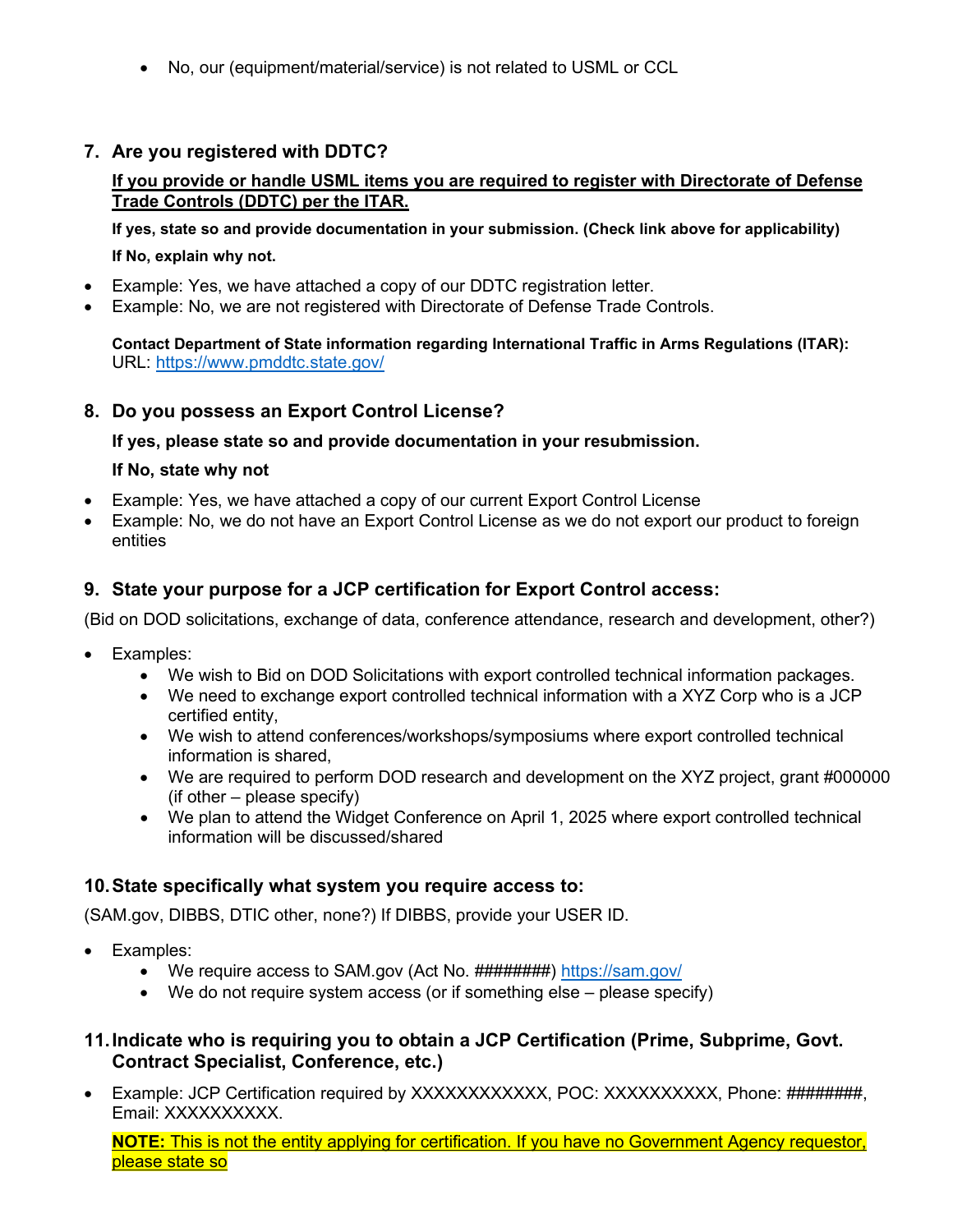### **EXAMPLE OF BLOCK 4 ITEMS 1–11 modify as needed**

We are a Prime Contractor. We manufacture items for the DOD related to NAICS #######. Yes, our (equipment/material/service) is related to USML–Category (##). Yes, we have enclosed a copy of our DDTC registration letter with our submission. Yes, we have attached a copy of our current Export Control License. We wish to Bid on DOD solicitations, or We need to exchange data with a JCP certified entity or We wish to attend DoD conferences / workshops / symposiums that discuss export controlled technical information, We need access to SAM.gov. JCP Certification is required by (**List Government Agency, Point of Contact, Phone, and Email address**)

## **EXAMPLE OF BLOCK 4 ITEMS 1 – 4 for University entity:**

We are neither a Prime Contractor nor Sub Contractor. We are a public research university to participate in research through a federally funded grant program (**List Program/Project Name, Grant #XXXXXX, POC**).

**NOTE:** Items 5–11 will depend on the University and can be chosen from the list of examples (modify as needed).

> **All information must fit into the space provided in Block 4 on the form, attachments concerning Block 4 are not allowed.**

### <span id="page-6-0"></span>**BLOCK 4 – CANADIAN DESCRIPTION OF RELEVANT BUSINESS ACTIVITY**

#### **Specifically address the following areas:**

- **1. Indicate if you are a Prime Contractor or a Sub-Contractor (If applicable)**
- Example: We are a Prime Contractor. We are a Sub-Contractor
- **2. Describe what you do:** (i.e.: I am a manufacturer, distributor, data broker, consultant, other)
- Example: We are a manufacturer, we are a distributor, I am a data broker, I am a consultant, we are a University, (If other – please specify)
- **3. Describe what type(s) of equipment/material/service do you manufacture/provide:** (Include commodity, NAICS (North American Industry Classification System) or associated FSC (Federal Supply Class) if known).
- Examples:
	- We manufacture widgets related to NAICS ####### (XXXXXXXXXX)
	- We provide widgets related to NAICS ####### (XXXXXXXXXXX)
	- We provide widget services related to NAICS ####### (XXXXXXXX)
	- We are a public research university, that is DOD funded (Grant  $#$ ) to conduct research on widgets.

**NOTE:** You do not need to list ALL NAICS's or FSC's.

**4. Canadian Vendors Only:** (N/A for U.S. Vendors)

# **If a Canadian vendor are you registered with the Canadian Controlled Goods Program CCGP)? If yes, state so and provide registration number.**

• Example: Yes, we are registered with CCGP registration #####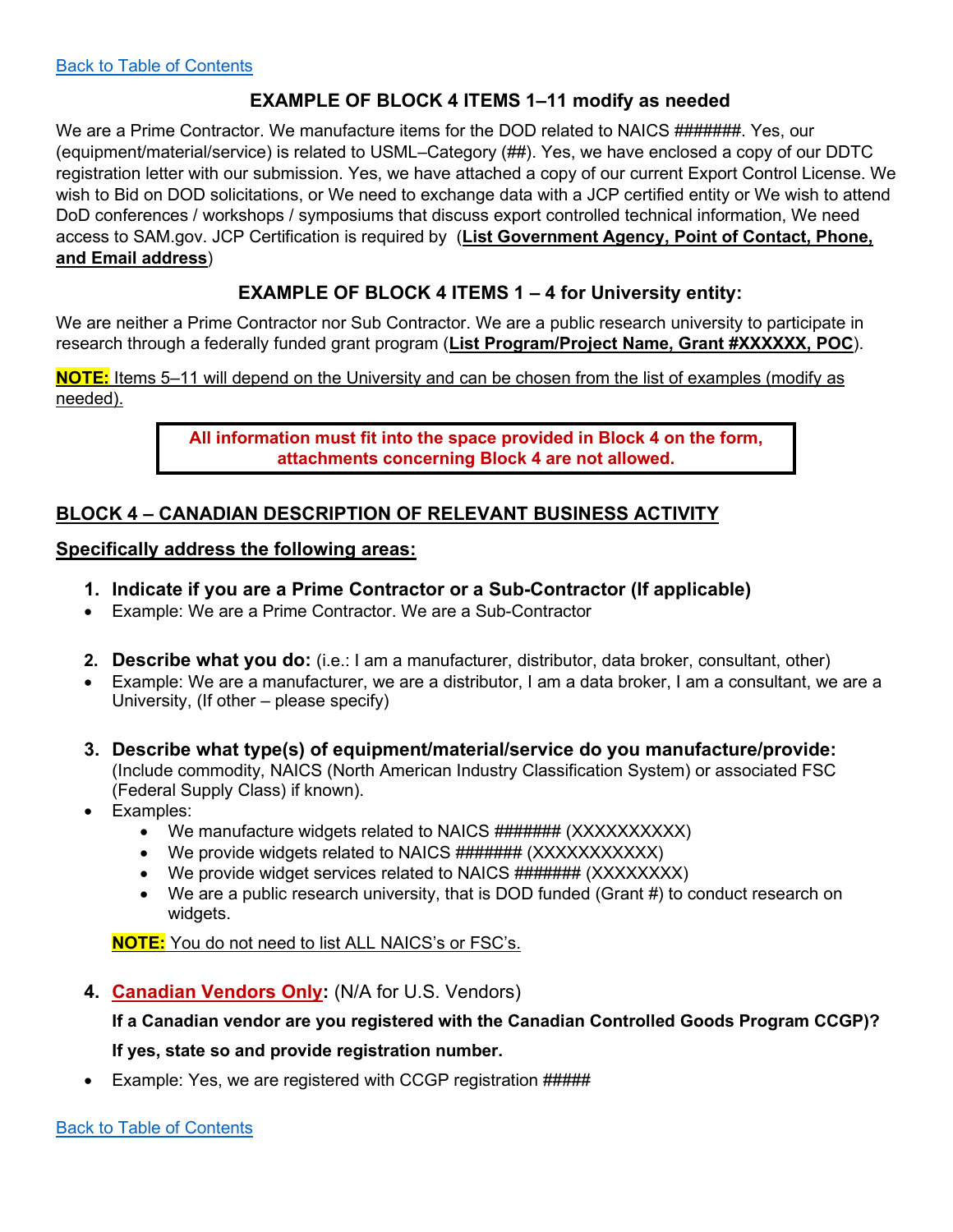**5. Is your equipment/material/service related to the United States Munitions List (USML) or Commerce Control List (CCL)?**

#### **If yes, state what category.**

### **See United States Munitions List (USML) for list of categories**

<https://www.ecfr.gov/cgi-bin/retrieveECFR?gp=&SID=70e390c181ea17f847fa696c47e3140a&mc=true&r=PART&n=pt22.1.121>

- Examples:
	- Yes, our (equipment/material/service) is related to USML Category (##)
	- Yes, our (equipment/material/service) is related to CCL Category (##)
	- No, our (equipment/material/service) is not related to USML
	- No, our (equipment/material/service) is not related to CCL
	- No, our (equipment/material/service) is not related to USML or CCL

## **6. Do you possess a U.S. Export Control License?**

**If yes, please state so and provide documentation in your resubmission.** 

# **7. State your purpose for JCP Certification for Export Control access:**

(Bid on DOD solicitations, exchange of data, conference attendance, research and development, other?)

- Examples:
	- We wish to Bid on DOD Solicitations with export controlled technical information packages
	- We need to exchange export controlled technical information with a XYZ Corp who is a JCP certified entity
	- We wish to attend conferences/workshops/symposiums where export controlled technical information is shared
	- We are required to perform DOD research and development on the XYZ project, grant #000000  $($ if other – please specify $)$
	- We plan to attend the Widget Conference on April 1, 2025 where export controlled technical information will be discussed/shared

### **8. State specifically what system you require access to:**

(SAM.gov, DIBBS, DTIC other, none?) If DIBBS, provide your USER ID.

- Examples:
	- We require access to SAM.gov (Act No. ########)<https://sam.gov/>
	- We do not require system access (or if something else please specify)
- **9. Indicate who is requiring you to obtain a JCP Certification (Prime, Subprime, Govt. Contract Specialist, Conference, etc.).**
- Example: JCP Certification required by XXXXXXXXXXX, POC: XXXXXXXXXX, Phone: #########, Email: XXXXXXXXXX.

**NOTE:** This is not the entity applying for certification. If you have no Government Agency requestor, please state so

**NOTICE: Proprietary, Personal, or other Entity Sensitive information shall not be included in this statement**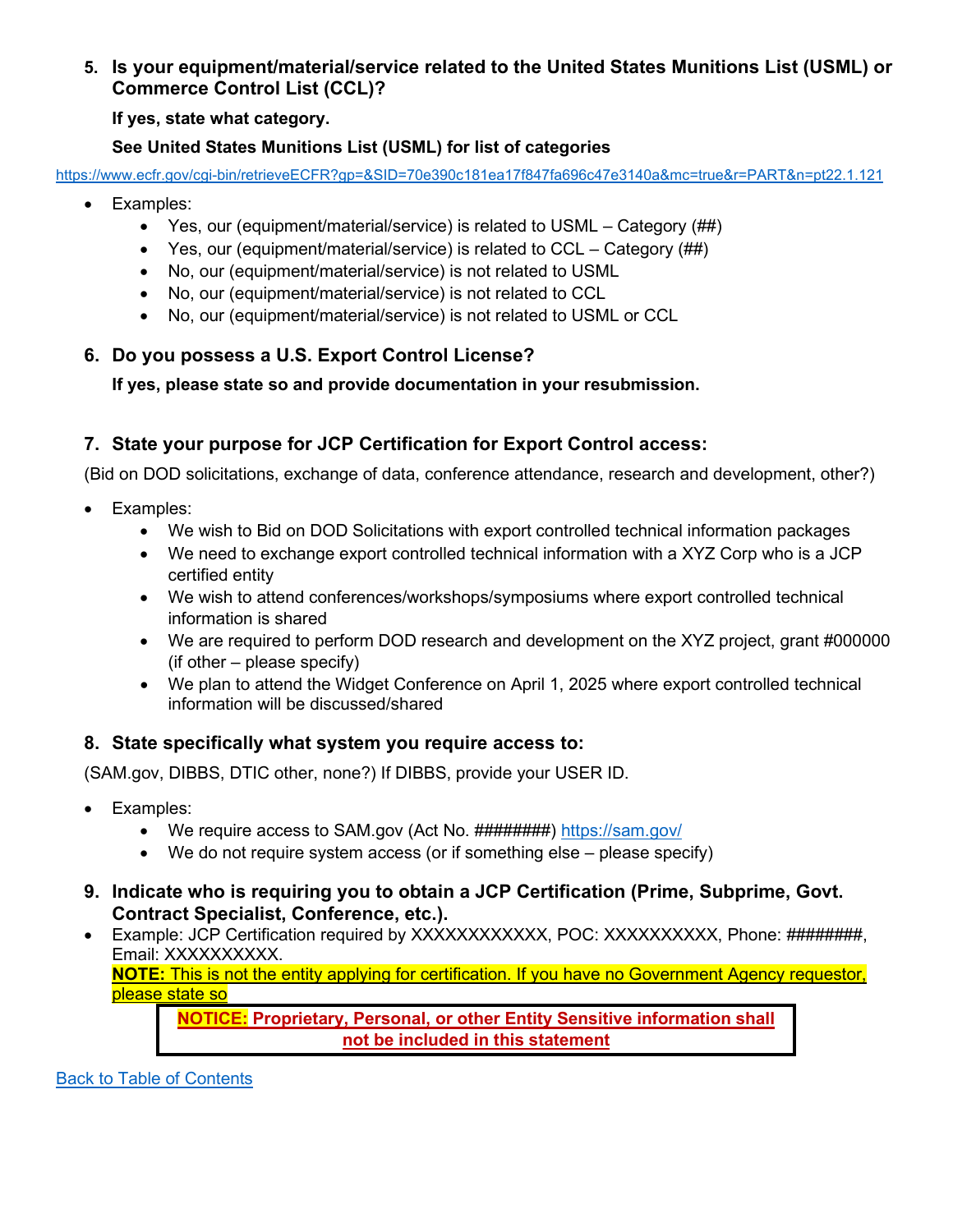### <span id="page-8-0"></span>**BLOCK 5 – CONTRACTOR CITIZENSHIP/RESIDENCY STATUS (for all applicants)**

### **AS A CONDITION OF RECEIVING DEPARTMENT OF NATIONAL DEFENSE (DND) OR DEPARTMENT OF DEFENSE (DOD) UNCLASSIFIED CONTROLLED TECHNICAL INFORMATION, THE ENTITY CERTIFIES THAT:**

# • **Block 5a - MARK EITHER: (MANDATORY)**

- UNITED STATES
- CANADA
	- The individual named in Block 3a, may be either a Canadian or a U.S. citizen or a person admitted lawfully for permanent residence into Canada.
	- **If the location of the entity is in the U.S., the individual named in Block 3 must be a U.S.** citizen or a person admitted lawfully for permanent residence if the facility is located in the U.S
	- **A Canadian citizen may not be a U.S. vendor's Data Custodian, nor may a U.S. citizen be a Canadian vendor's Data Custodian.**
- **Block 5b**
	- The contractor agrees to use the information only in ways permitted by DoD Directive 5230.25 or the Technical Data Control Regulations (TDCR). The contractor must certify that it needs the technical information to bid on or perform a contract with an agency of the U.S. or Canadian Government or for other legitimate business purposes.
- **Block 5c**
	- They acknowledge their responsibility under all applicable export control laws and regulations both in Canada and in the U.S. and will not violate said laws or regulations. If an enterprise or individual violates the provisions of the agreement, the enterprise or individual's eligibility for access to DOD unclassified controlled technical information could be revoked. If an enterprise or individual exports the technical information without the benefit of license or other authorization, it may be in violation of export control laws and subject to severe civil and criminal penalties. A contractor violating the provisions of the agreement may be subject to administrative action by the contracting authority.
- **Block 5d**
	- Access to DOD unclassified controlled technical information will only be provided to their employees or eligible persons. The contractor must agree not to publicly disclose any unclassified technical information it receives under the agreement, unless specifically authorized by the controlling office, and to limit access to the data to individuals employed at its facility that meet U.S./Canadian citizenship requirements:
- **Block 5e**
	- They must ensure that no employees or eligible persons with access to the DOD unclassified controlled technical information have been debarred, suspended or are otherwise ineligible to perform on Canadian or U.S. government contracts or have violated Canadian or U.S. export control laws and regulations.
- **Block 5f**
	- They are also certifying that their organization is not presently or has not in the past, been debarred, suspended or otherwise ineligible from performing on Canadian or U.S. Government contracts or that they have not violated or contravened any Canadian or U.S. export control laws or regulations.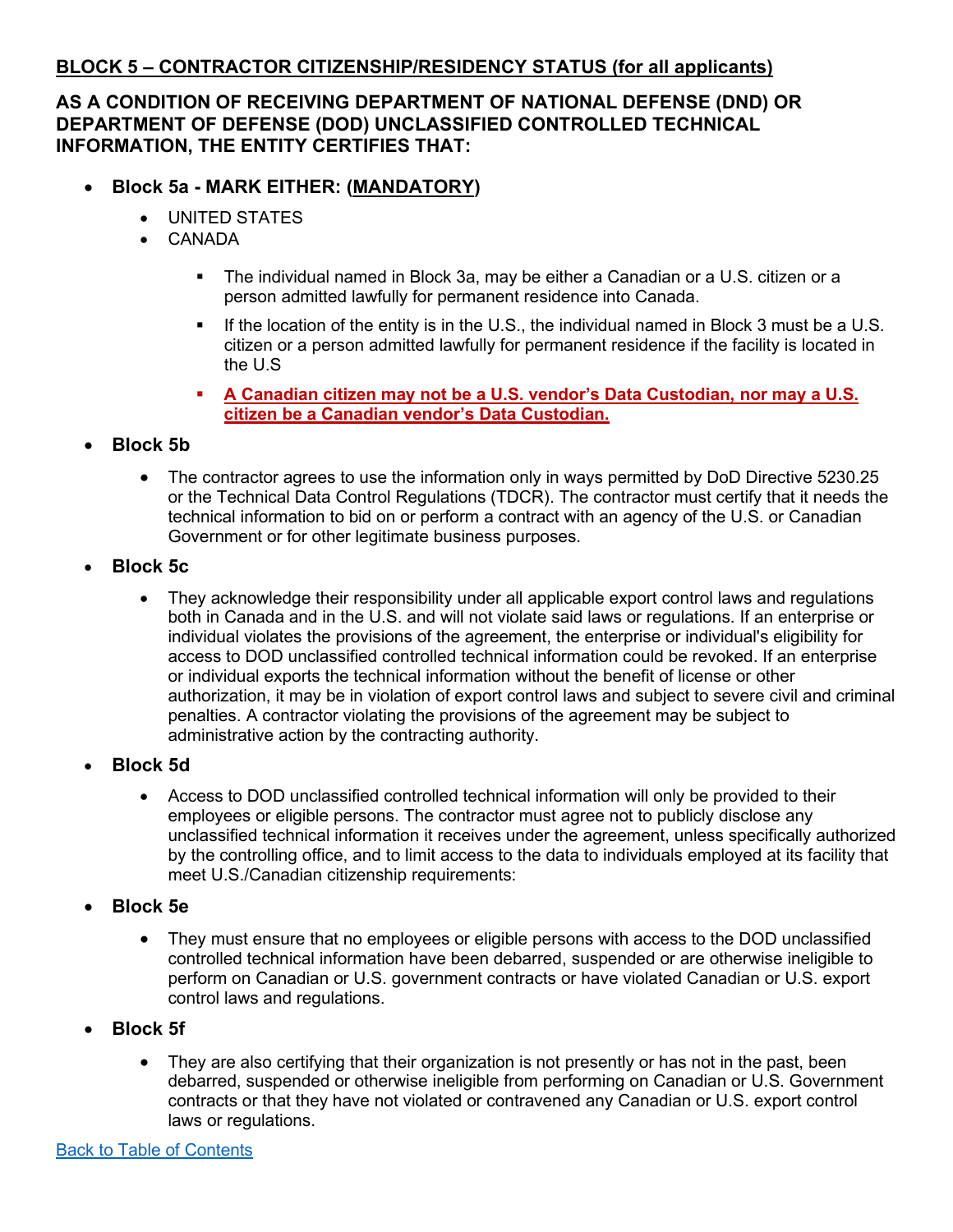## <span id="page-9-0"></span>**BLOCK 6 – CONTRACTOR CERTIFICATION**

- **Block 6a – [TYPED NAME] (MANDATORY)**
	- Type or print the individual's name who is authorized to commit the enterprise to a legal contract

# • **Block 6b [TITLE] (MANDATORY)**

- Type or print the individual's title identified in Block 6a
- **For Universities** this title must clearly show this individual's relationship to the Office of Research and Grants, or the office at the university, college or higher learning institution that performs this function.

# • **Block 6c [SIGNATURE] (MANDATORY)**

- The handwritten signature of the individual indicated in Block 6a, who can legally obligate the entity to a contract must sign.
- Stamped or Digital signatures are currently NOT acceptable.
- This individual is legally bound to abide by all terms and conditions listed in Blocks 5a-5f.
- **Block 6d [DATE] (MANDATORY)**
	- Type or print the date the form was signed.

# <span id="page-9-1"></span>**BLOCK 7 – CERTIFICATION ACTION**

- **Block 7a - For Joint Certification Program Office (JCO) use only.**
- **Block 7b - For Joint Certification Program Office (JCO) use only.**
- **Block 7c - For Joint Certification Program Office (JCO) use only.**

# **BLOCK 8 - DOD Official**

• **For Joint Certification Program Office (JCO) use only.**

# **BLOCK 9 - CANADIAN Official**

• **For Joint Certification Program Office (JCO) use only.**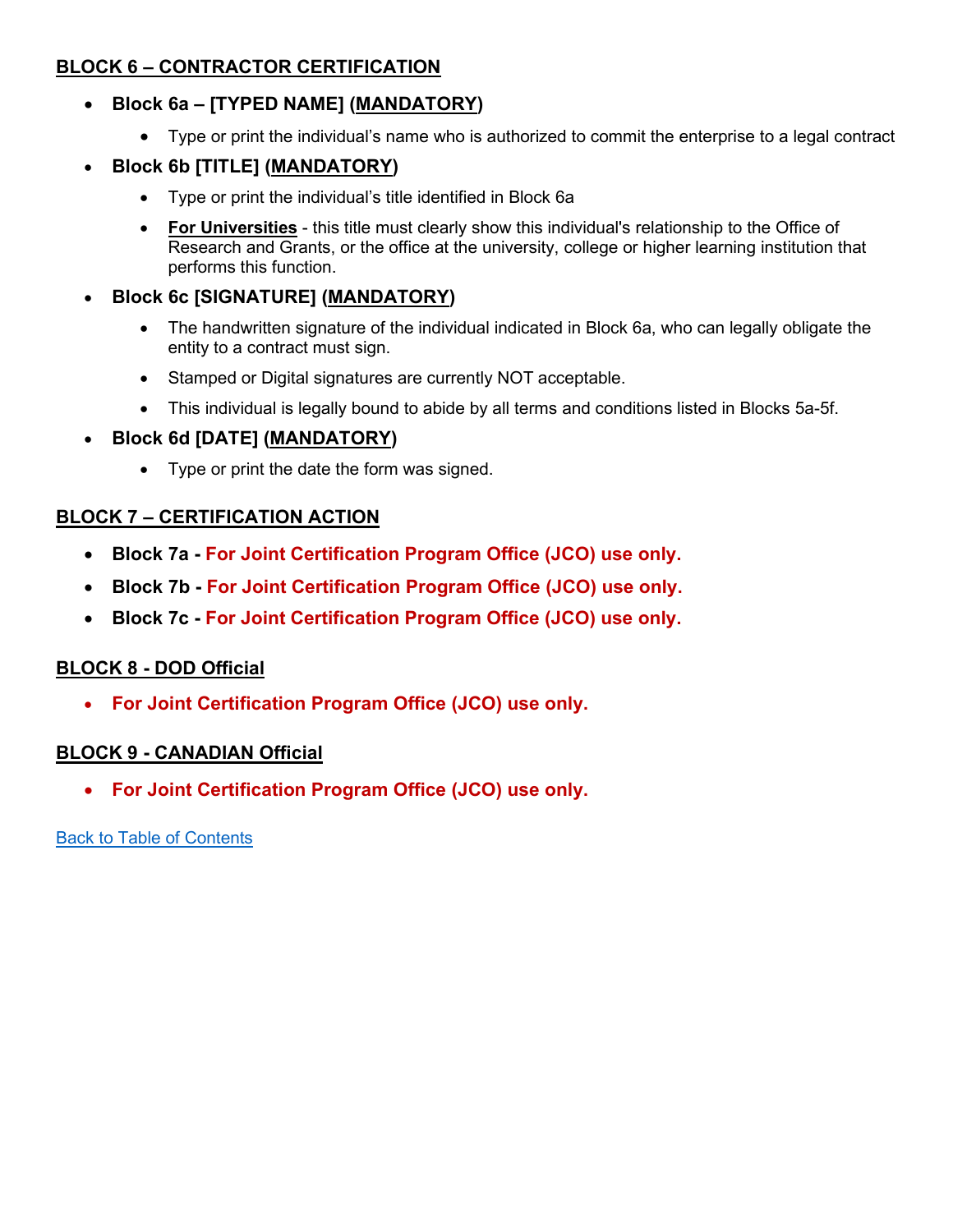## <span id="page-10-0"></span>**DATA CUSTODIAN TRAINING REQUIREMENT**

The Joint Certification Program Office Head Quarters Defense Logistics Agency now requires Export Control Compliance training as part of the enhanced procedures for entities who intend to handle export controlled technical information.

This training is a **mandatory prerequisite** when obtaining JCP Certification **prior to export controlled technical information package access** to:

- Department of Defense (DOD) solicitations with export controlled technical information access
- Conference attendance with export controlled technical information sharing or discussions
- Symposiums participation with export controlled technical information sharing or discussions
- Obtaining Request for Proposal (RFP) with export controlled technical information access
- White paper submissions
- Directly Arranged Visits (DAV) etc.
- This training course is located on the JCP Website at: [https://www.dla.mil/HQ/LogisticsOperations/Services/JCP/,](https://www.dla.mil/HQ/LogisticsOperations/Services/JCP/) then by clicking Links/Resources and selecting DLA Requirements. Within the information, the link "DLA Introduction to Proper Handling of DoD Export-Controlled Technical Data Training" will launch the training.
- Or at the following link: [https://www.dla.mil/Portals/104/Documents/J3LogisticOperations/EnhancedValidation/J3\\_expctrltrainin](https://www.dla.mil/Portals/104/Documents/J3LogisticOperations/EnhancedValidation/J3_expctrltraining_191004.pdf) [g\\_191004.pdf](https://www.dla.mil/Portals/104/Documents/J3LogisticOperations/EnhancedValidation/J3_expctrltraining_191004.pdf)
- Once the Data Custodian has reviewed and understood, they should fill out and print 'Certification Statement of Export Control Compliance', sign and scan to a .pdf file. Please ensure the proper box is checked in item # 4 (citizenship)

### **SUPPORTING DOCUMENTATION REQUIREMENT**

Supporting documentation proving the legitimacy of the entity is no longer required for U.S. companies but is still required for Canadian companies. However, if a U.S. Company has an Export Controlled License please submit that along with the DD2345 submission

You will need to provide documentation proving the company is a registered business entity with a government agency.

The supporting documentation must have the entity name on the documentation as well as the name of the issuing state / province, county, or city.

**W-9 FORMS** are not acceptable as supporting documentation.

**NOTE:** Please do not send anything which contains personal information, such as a social security, passport, or bank account number, etc.

- Examples of proper supporting documentation would include one of the following:
	- Sales tax license
	- Business license
	- Filed articles of incorporation (with date stamp or including a letter noting the articles are on file at the state)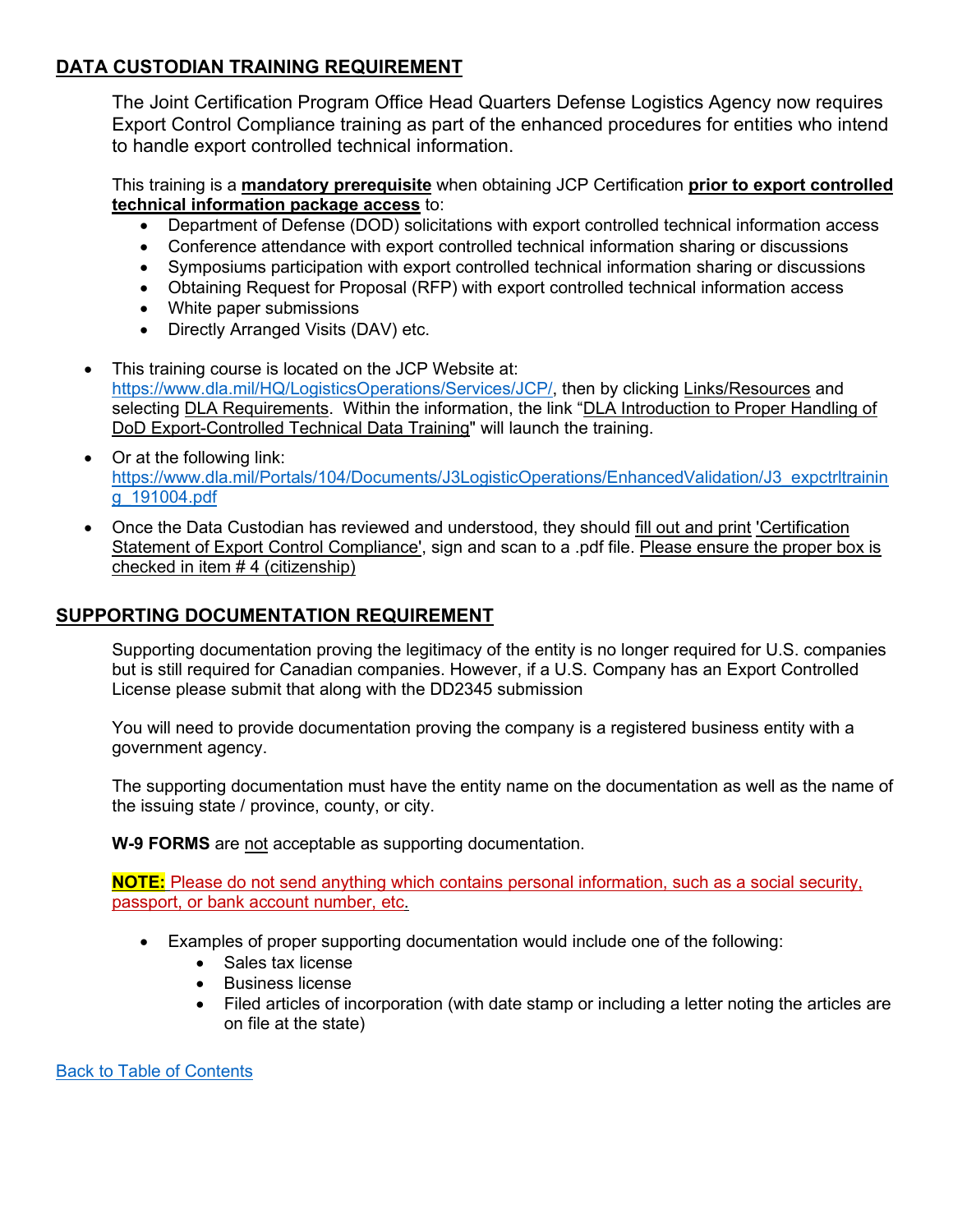### <span id="page-11-0"></span>**DDTC/EXPORT LICENSE DOCUMENTATION**

In accordance with 22 CFR §120-130, International Traffic in Arms Regulations, technical information available under the Joint Certification Program (JCP) may qualify as export controlled.

Under 22 CFR § 121.1, United States Munition List, some entities who manufacture or export defense articles or services, which may include associated technical information, you are required to register with the Directorate of Defense Trade Controls (DDTC).

Accordingly,

#### **Is your equipment/material/service related to the United States Munitions List (USML) or Commerce Control List (CCL)?**

If 'Yes', state what category in your resubmission.

#### **Are you registered with Directorate of Defense Trade Controls (DDTC)?**

If 'Yes', state so and provide registration code and expiration date in your submission.

#### **Do you possess an Export Control License?**

If 'Yes', please state so and provide documentation or license number and expiration date in your submission.

Providing this information will assist the Joint Certification Office in processing your DD Form 2345. Additionally, once JCP certified, this information will assist in identifying, for the controlling DOD office, what technical information is accessible under your JCP Certification.

#### **Department of State:**

[https://www.pmddtc.state.gov/?id=ddtc\\_public\\_portal\\_home page](https://www.pmddtc.state.gov/?id=ddtc_public_portal_home%20page)

#### **The United States Munitions List (§121.1):**

In this part, articles, services, and related technical data are designated as defense articles or defense services pursuant to sections 38 and 47(7) of the Arms Export Control Act and constitute the U.S. Munitions List (USML)

<https://www.ecfr.gov/cgi-bin/retrieveECFR?gp=&SID=70e390c181ea17f847fa696c47e3140a&mc=true&r=PART&n=pt22.1.121>

### <span id="page-11-1"></span>**SUBMITTING THE DD FORM 2345**

Once you have all of the appropriate supporting business/training document(s) please **EMAIL** the package with a new or revised DD Form2345, with an original signature and the current date. **We are no longer accepting hard copy documents mailed via USPS, FedEx, or UPS.**

#### **Steps for emailing:**

- 1. Complete the attached, fillable DD Form 2345. (Blocks 1 Block 6b)
- 2. Save the form and print it.
- 3. Wet sign and Date the DD Form 2345. (Blocks 6c and 6d)
- 4. Scan the form and save form as a .pdf
- 5. Attach the DD Form 2345 .pdf file with your supporting documentation/ training completion certificate in an email
- 6. For expedited service, please send your email/submission to: [JCP-ADMIN@DLA.MIL](mailto:JCP-ADMIN@DLA.MIL) and insert your CAGE and indicate New or Renewal on the subject line